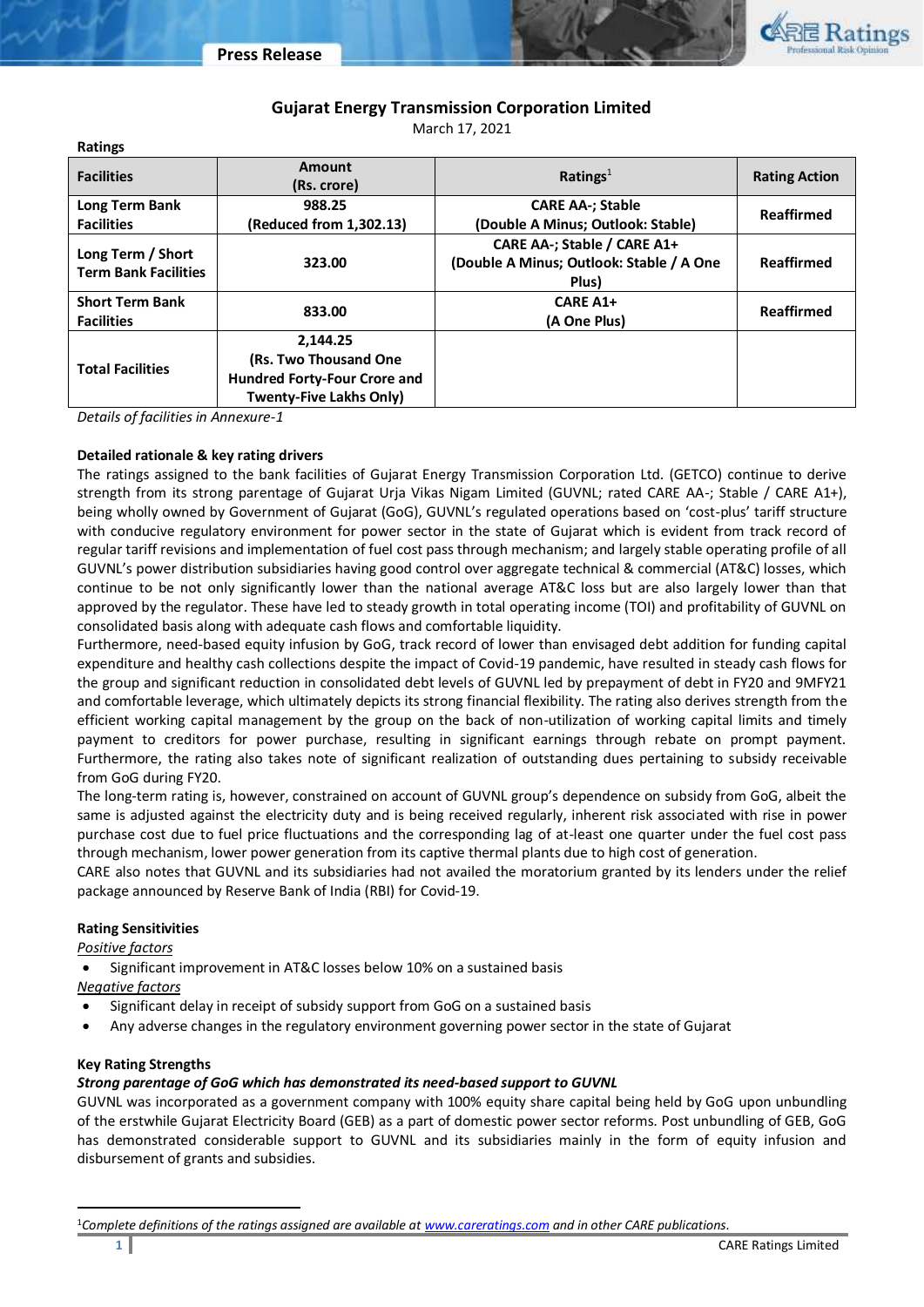

# *Conducive regulatory framework for power sector along with GUVNL's regulated operations under cost-plus tariff scheme and revenue visibility through Multi-Year Tariff (MYT) order*

Since unbundling of GEB, there has been timely filing of tariff petitions based on MYT regulations issued by GERC and simultaneously there has been timely issuance of tariff order on a yearly basis. MYT petitions are also filed in time. There has been timely issuance of true-up order by Gujarat Electricity Regulatory Commission (GERC). Although the last MYT order issued by GERC was for the control period from FY17 to FY21, MYT regulations have been extended by GERC for FY22 as well on account of Covid-19, based on which tariff petitions have been filed by the utilities. This conducive regulatory framework has provided a level playing field for the power sector companies of GUVNL group.

Effective implementation of fuel and power purchase cost pass-through mechanism has helped the GUVNL group whereby power purchase cost is reviewed on a quarterly basis and the required revision in fuel surcharge (FPPPA) is made applicable from the next quarter without intervention of the regulator if fuel surcharge revision is up to 10 paise and with the intervention of the regulator for fuel surcharge revision above 10 paise. This mechanism is being followed on a sustained basis which reduces the revenue gap at the time of true-up process.

#### *Long-term Power Purchase Agreements (PPAs) at competitive rates with resumption of power supply by certain IPPs*

GUVNL, being a power purchaser on behalf of its distribution entities in the State of Gujarat, has one of the best power purchase infrastructures in place whereby it has entered in to long-term PPAs with power generators at reasonably low prices and hence, provides significant economies of scale in the business. Also, upon unbundling of GEB, GUVNL renegotiated all the existing PPAs with different Independent Power Producers (IPPs) which resulted in substantial savings for the group. PPAs have been allocated by GUVNL amongst its various discoms in such a way that each discom is sustainable on a long-term basis. Further, GUVNL also procures power through renewable sources by floating tenders through competitive bidding, so as to achieve both, fulfilment of its renewable power purchase obligation (RPO) as well as procuring power at much lesser cost as compared to conventional sources of power. GUVNL has been able to discover tariffs as low as Rs.1.99 per unit in its latest solar power auction which is lowest tariff discovered for renewable projects in the country and depicts the confidence of the developers and the bidders on the credit profile of GUVNL given its track record of making prompt payment to its creditors.

Intermittent power supply witnessed by GUVNL during FY19 from some of the imported coal-based IPPs in Gujarat had necessitated GUVNL to procure power from relatively expensive short-term sources and through merchant purchases from exchanges. However, with execution of supplemental PPAs with IPPs such as Adani Power Mundra Limited (APMuL) and Essar Power Gujarat Limited (EPGL), power supply from these IPPs have resumed.

Further, in July 2019, the Honourable Supreme Court of India had approved termination of Bid-02 PPA of 1,234 MW with APMuL with effect from January 4, 2010 allowing APMuL to recover compensation from GUVNL for the past losses incurred by APMuL. The amount of compensation, if any, required to be paid by GUVNL, is yet to be determined by CERC. However, CARE believes that if the payment is required to be made then GUVNL would comfortably be able to make the payment and considering the conducive regulatory environment the same would also be allowed by the Regulator to be passed in the tariff as has been done in some other states.

### *Strong financial flexibility of GUVNL along-with common treasury management*

There has been common treasury management by GUVNL on behalf of its six subsidiaries. GUVNL is required to make payment to GSECL for power purchase and to GETCO for transmission charges whereas it collects power cost from discoms. Accordingly, GUVNL handles the treasury of all the entities and excess funds in one company are channelized to the other company where it is required, which leads to significant savings in interest expenses and convenience. Further, GoG infuses the required equity in GUVNL for on-going projects of utilities which is being disbursed by GUVNL depending upon the progress and requirement. GUVNL has also been sanctioned a Line of Credit of Rs.7,000 crore from Gujarat State Financial Services Ltd. (GSFS), which is wholly owned by GoG and is registered with RBI as a Non-Banking Finance Company (NBFC), whereby borrowing cost is reasonably lower compared with bank finance. This provides additional liquidity to the group and as well as a source to refinance its higher interest bank debt. Consequently, the capital structure and debt coverage indicators of GUVNL have improved, marked by overall gearing of 0.50x as on March 31, 2019 to 0.29x as on March 31, 2020 and total debt to gross cash accruals ratio improving from 3.85x as on March 31, 2019 to 1.93x as on March 31, 2020. Also, GUVNL's working capital limits have largely remained unutilised during the 12 month period ended December 31, 2020, which further provides liquidity comfort.

#### *Steady operating and financial performance of the group*

GUVNL's operating and financial performance on consolidated basis was stable during FY20. Despite marginal degrowth in power demand by 2% in the state of Gujarat during FY20, GUVNL's TOI grew by around 6% due to regular tariff revisions to allow pass through of rise in fuel costs. GUVNL's profitability was impacted due to rise in fuel costs, which GUVNL was unable to pass through to its consumers in a timely manner. However, during FY20, due to improvement in transmission and distribution losses of discoms and timely pass through of fuel charges in the form of FPPPA charges, the PBILDT margin of the group has improved from 11.55% during FY19 to 14.09% during FY20.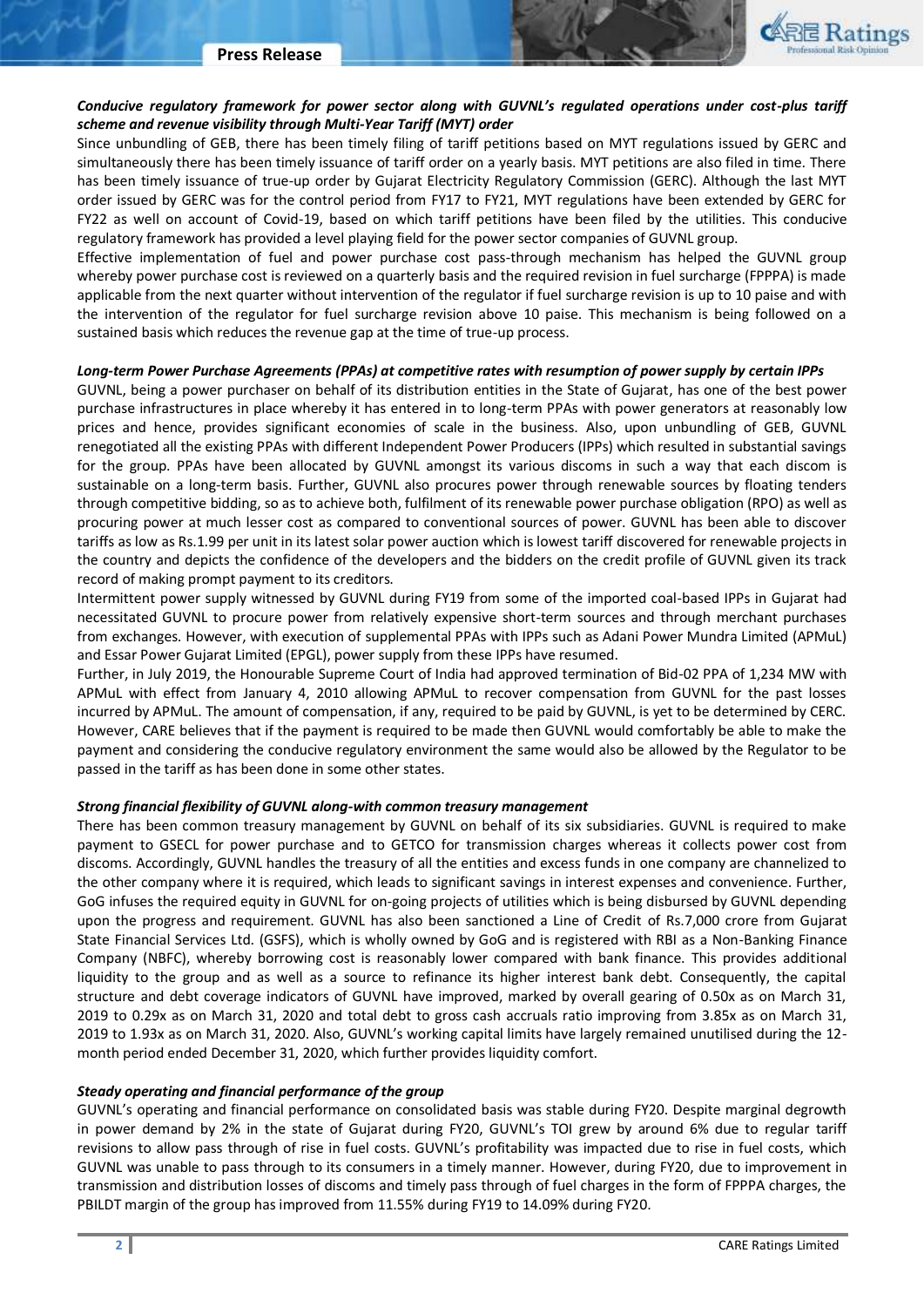

While there was improvement in the distribution losses in all the Gujarat discoms during FY20, AT&C loss of the group reduced from 13.76% in FY19 to 11.11% in FY20 which was largely due to deterioration in collection efficiency on account of extension of payment due date announced by GoG due to Covid-19 pandemic. However, due to reduction in interest cost on account of significant prepayment of debt by the group and increase in net-worth due to infusion of equity by GoG, its PAT margin has improved from 1.90% in FY19 to 2.90% in FY20, along with improvement in interest coverage (from 3.53 times in FY19 to 5.11 times in FY20) and capital structure of the group (from 0.50x as on March 31, 2019 to 0.29x as on March 31, 2020). Consolidated debt level of GUVNL reduced from Rs.11,183 crore as on March 31, 2020 to Rs.7,846 crore as on January 31, 2021.

#### *Key Rating Weaknesses*

#### *Reliance on subsidy support from GoG; albeit primarily set-off against electricity duty collected by discoms*

From FY17 onwards, GUVNL changed its accounting policy for recognizing subsidy income from accrual basis to reasonable assurance basis. During FY20, GoG infused equity of Rs.3,285 crore in GUVNL which was as per the actual equity requirement. The total subsidy assessed (after netting-off with electricity duty) as a % of its TOI has remained relatively stable in the range of 2%-5% during the past three years. GUVNL received total subsidy of Rs.7,849 crore during FY20 as against total subsidy requirement for agricultural power sales during FY20 of around Rs.6,705 crore (Rs.7,218 crore for FY19), out of which around Rs.5,590 crore (Rs.4,700 crore for FY19) was adjusted against electricity duty collected by discoms and payable to GoG, while the balance excess subsidy received was adjusted against past dues. As on March 31, 2020 the outstanding subsidy receivable of GUVNL (as per the claims submitted) stood at Rs.5,939 crore. As major portion of subsidy requirement of GUVNL is adjusted against electricity duty, it provides liquidity to the group and insulates it from any delays in release of subsidy from GoG.

### *Significant pay-out to gas based power plants along-with low PLFs of own power generation plants; albeit rise in the share of solar and wind power PPAs at lower prices*

GSECL's operating performance has dipped during FY20 with reduction in average PLF from 50.69% in FY19 to 36.06% in FY20 on account of lower off-take of power from GSECL's thermal plants due to it being a relatively costlier source of power for GUVNL. Average PAF had also declined from around 84% in FY19 to around 74% during FY20 on account of forced outages and extended overhauling in some of its thermal plants. However, average PAF has now increased to around 86% during 9MFY21. GSECL's thermal plants have cost plus PPAs with GUVNL whereby they can recover fixed costs from GUVNL. Further, GUVNL continued to purchase power from various gas-based power plants of GSECL and other IPPs, where it already has an established practice of making payment for bare minimum fixed cost even without corresponding power off-take due to their higher variable cost of power generation.

However, GUVNL's per unit power purchase cost has reduced during FY20 post resumption of power supply by the IPPs and lower procurement from relatively expensive short-term sources. Further, GUVNL is in process of lowering its overall cost of power purchase by increasing the share of low-cost renewable sources of power in its overall mix. As on January 31, 2021, GUVNL now has total PPAs for purchase of solar power of around 4,387 MW (2,086 MW is operational) and wind power of around 4,321 MW (4,219 MW is operational). Majority of the existing solar PPAs were entered few years back at a very high cost as compared to conventional sources and despite the fact that solar power rates have feel significantly, GUVNL has not renegotiated its earlier high cost solar PPAs with any developer.

GUVNL has entered into 25-year PPAs with GSECL for total solar capacity of 350 MW GUVNL also expects to enter into PPAs with various developers for procuring power mainly from renewable energy projects. So far GUVNL has tied up 3,950 MW renewable energy projects through competitive bidding at tariff in the range of 1.99 to 2.80 per unit.

#### *On-going capital expenditure program largely augmenting the renewable capacity*

GUVNL's subsidiaries, being state power utilities, are involved in various new projects as well as renovation of existing power plants. GSECL is currently executing three solar projects, a 75 MW solar project at Dhuvaran and two 100 MW solar projects at Raghaneshda. These projects were earlier envisaged to be completed by FY21-end. However, due to curtailment of construction activity due to Covid-19, these projects are now expected to be completed by H1FY22. Further, GSECL is planning to undertake two solar power projects, one at Khavda (Kutch) having total capacity of 3,325 MW and another project of 2,500 MW on the waste land near GETCO substations, both of which are at nascent stage and are expected to be completed within a period of 5 years. As articulated by the management, GUVNL has already tied-up debt for these projects from GSFS. The group, thus, has capital expenditure plans of over Rs.25,000 crore during FY21- FY23 which are planned to be funded by debt and equity in the ratio of 2.33:1 apart from infusion of grants and equity contribution by GoG. Although GUVNL is expected to incur large debt-funded capital expenditure over the course of next five years, its capital structure and total debt to PBILDT ratio are expected to remain stable on the back of stable power demand in the state of Gujarat, regular tariff revisions and stable operating performance of the group.

Apart from inherent risk of project implementation and its stabilization, dependence on government for subsidies, grants and equity capital also poses a risk to some extent. However, GUVNL group has vast experience in execution of similar projects and there is demonstrated support from GoG for funding majority portion of the total capital expenditure, which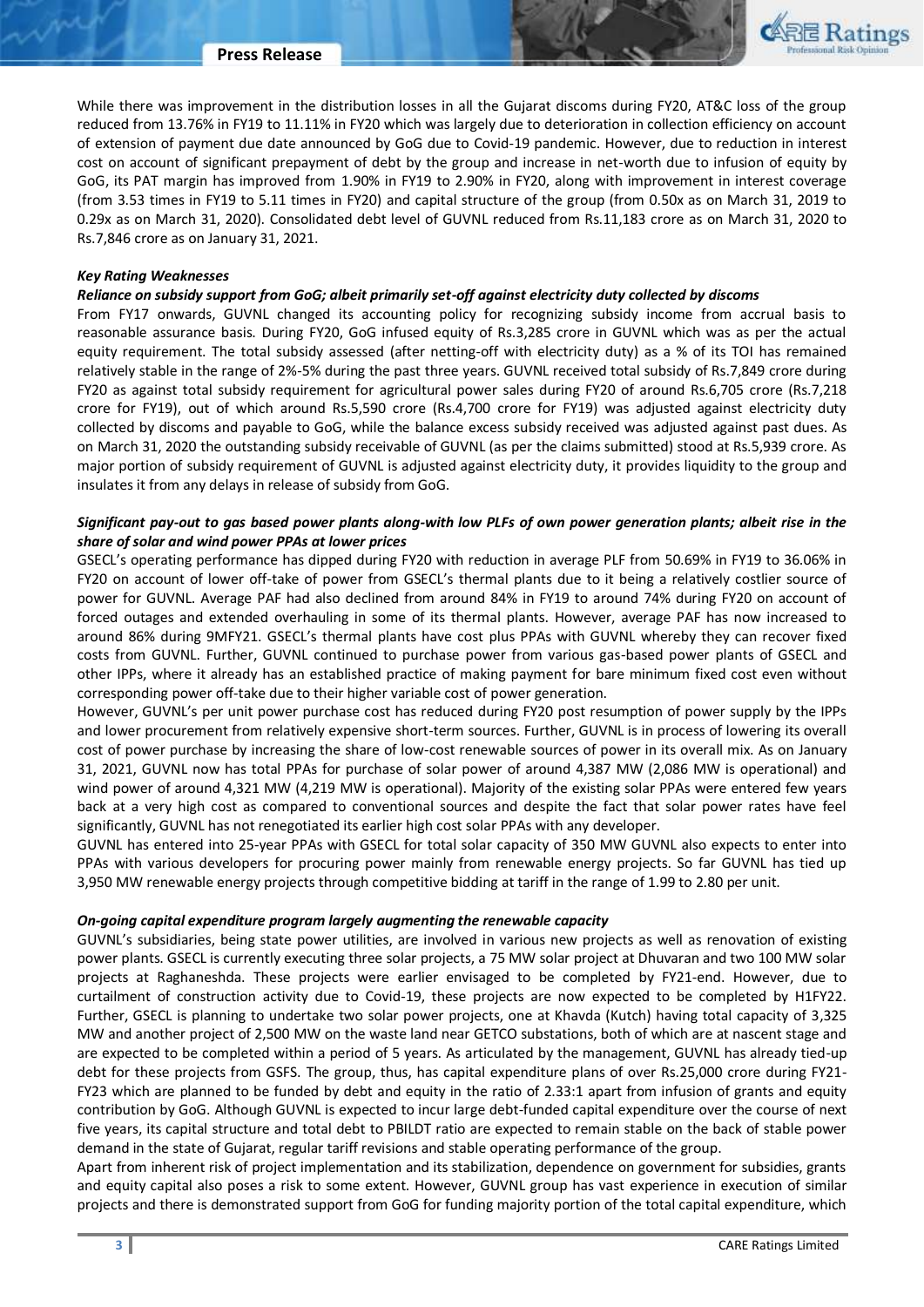

reduces the project risk to an extent. GoG has infused equity of Rs.3,298 crore in GUVNL during FY20 and around Rs.3,000 crore during 11MFY21.

#### **Liquidity:** *Strong*

GUVNL centrally handles the working capital requirement of itself and its six subsidiaries. GUVNL purchases power from GSECL, Central Sector, IPPs and from renewable energy sources and sells power to discoms.

GUVNL receives payment from discoms and pays it to power generation companies including GSECL. Total working capital limit is being handled by GUVNL on behalf of all its subsidiaries with certain portion allocated to subsidiaries for their own management. GUVNL also has sanctioned limits from GSFS to meet any cash flow mismatches in addition to significant unutilised fund based working capital limits of Rs.3,149 crore distributed among its six subsidiaries. Due to Covid-19 outbreak in March 2020 and lockdown imposed by the government, GoG had extended the due date for payment of electricity bills for the months of March and April 2020 till May 31, 2020 without levy of any penalty. Further, fixed charges were waived off for industrial and commercial consumers and some relief was also offered to residential consumers. This resulted in decline in cash collection in April and May 2020. However, cash collections have improved from June 2020 onwards and average cash collection between June 2020 and January 2021 has been around Rs.4,400 crore. Despite lower cash collection during April-May 2020, the working capital utilization limits have largely remained unutilized for majority part of the 12-month period ended December 2020, which provides significant liquidity. Further, even during COVID scenario, GUVNL has made timely payments to generation companies and has not renegotiated the terms of the PPAs of the high tariff renewable assets which were awarded to GUVNL. Furthermore, on the back of its healthy cash generations and collection efficiency, GUVNL group has been able to prepay debt of around Rs.4,800 crore during FY20 and 10MFY21. Demonstrated timely support by GoG in the form of equity infusions, subsidies and grants also provide significant comfort to its liquidity. Further, GUVNL on a consolidated level had free cash and bank balance of Rs.238 crore as on March 31, 2020. On the back of availability of such significant liquidity, GUVNL and its subsidiaries had not availed the moratorium granted by its lenders as per the RBI's relief package for Covid-19.

#### **Analytical approach: Consolidated**

CARE has taken consolidated view of GUVNL and its six subsidiaries while arriving at their ratings since they all operate on a common management and operational platform with GUVNL, the holding company, managing the cash flows at a consolidated level. List of entities getting consolidated is as per **annexure – 4**.

#### **Applicable Criteria**

**[Criteria on assigning 'outlook' and 'credit watch' to Credit Ratings](https://www.careratings.com/pdf/resources/Rating%20Outlook%20and%20credit%20watch%20_30May%202020.pdf)  [CARE's Policy on Default Recognition](https://www.careratings.com/pdf/resources/CARE) [Criteria for Short Term Instruments](https://www.careratings.com/upload/NewsFiles/GetRated/Short%20Term%20Instruments%20_Mar%202020.pdf) [Rating Methodology: Consolidation](https://www.careratings.com/upload/NewsFiles/GetRated/Rating%20Methodology%20-%20Consolidation-Oct%2020.pdf) [Rating Methodology: Notching by factoring linkages with Government](https://www.careratings.com/upload/NewsFiles/GetRated/Rating%20Methodology%20-%20Government%20support_Oct%2020.pdf)  Rating Methodology - [Power Generation Projects](https://www.careratings.com/upload/NewsFiles/GetRated/Rating%20Methodology%20-%20Power%20Generation%20Projects_Sept2020.pdf) Rating Methodology – [Power Transmission Projects](https://www.careratings.com/upload/NewsFiles/GetRated/Rating%20Methodology_Power%20Transmission-Sept2020.pdf) Rating Methodology – [Power Distribution Companies](https://www.careratings.com/upload/NewsFiles/GetRated/Rating%20Methodology%20-%20Power%20Discoms%20-%20Feb2021.pdf) [Liquidity Analysis of Non-Financial Sector Entities](https://www.careratings.com/pdf/resources/Liquidity%20Analysis%20of%20Non-Financial%20Sector%20entities_May2020.pdf) [Financial ratios -](https://www.careratings.com/pdf/resources/Financial%20ratios%20-%20Non%20Financial%20Sector-Mar%2021.pdf) Non- Financial Sector**

#### **About the Company**

GETCO commenced business from April, 2005 with the objective of carrying out the power transmission activity of erstwhile Gujarat Electricity Board (GEB) in the State of Gujarat as a part of domestic power sector reform post unbundling exercise in compliance with Electricity Act 2003. Consequent to Gujarat Electricity Industry (Reorganization and Regulation) Act, 2003, the erstwhile GEB was reorganized (w.e.f. April 1, 2005) into seven companies, viz. GUVNL and its six subsidiaries as follows:

- 1. Gujarat State Electricity Corporation Ltd. (GSECL-Generation company)
- 2. GETCO-Transmission company
- 3. Uttar Gujarat Vij Company Ltd. (UGVCL-Distribution company)
- 4. Dakshin Gujarat Vij Company Ltd. (DGVCL-Distribution company)
- 5. Madhya Gujarat Vij Company Ltd. (MGVCL-Distribution company)
- 6. Paschim Gujarat Vij Company Ltd. (PGVCL-Distribution company)

GETCO is also engaged in setting up substations and laying new transmission lines. As on March 31, 2020 the company had 2,024 substations with transmission lines of 65,608 circuit kilometer (ckm) length. GETCO's substation and transmission lines achieved system availability of 99.89% and 99.54% respectively during FY20 which was largely stable as compared to that during FY19. Further, it had transmission losses of 3.68% in FY20 as compared to 3.92% in FY19.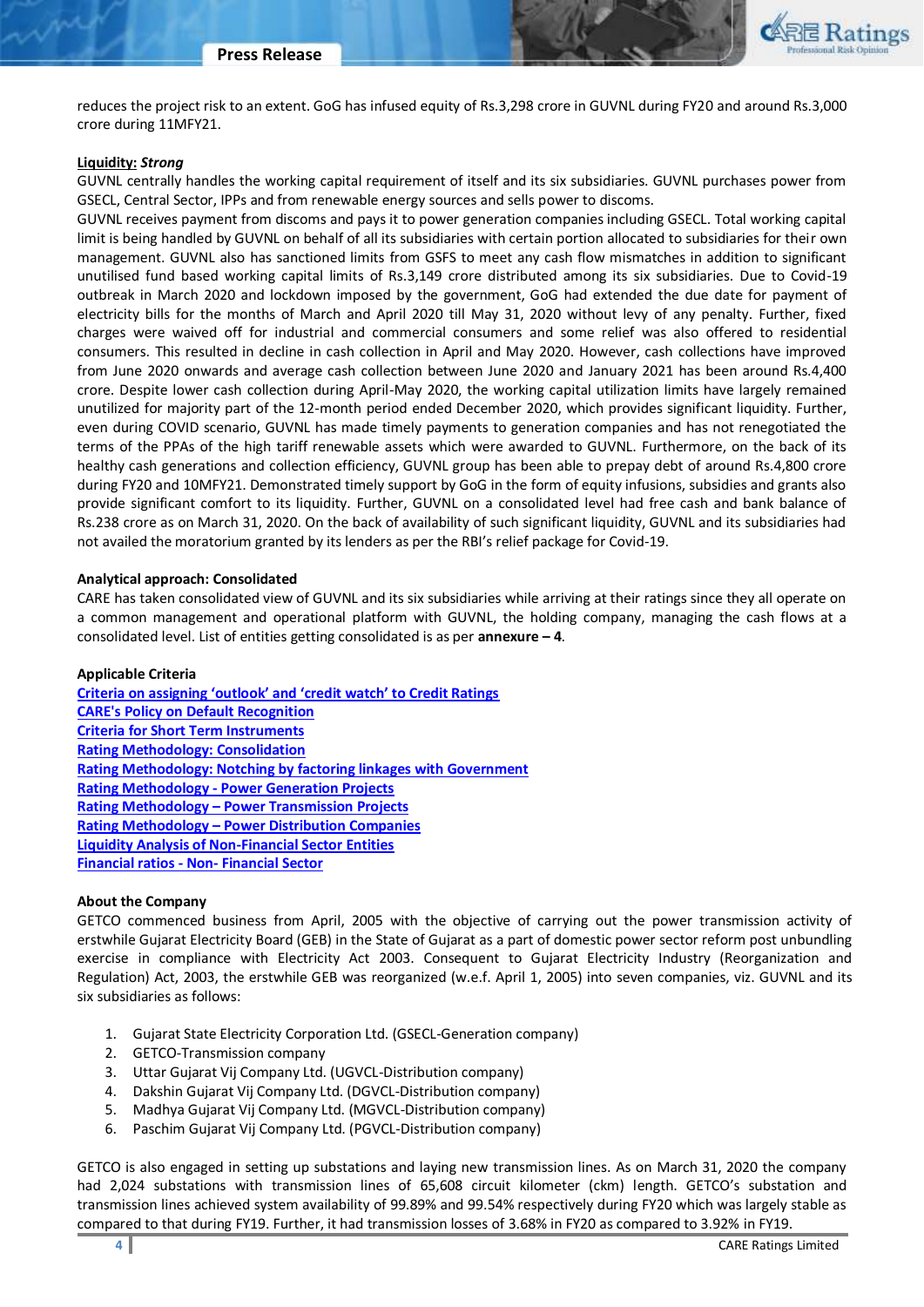# **Brief financials of GETCO (Standalone) are placed below:**

| <b>Brief Financials (Rs. Crore)</b>                                                                             | <b>FY19 (A)</b> | <b>FY20 (A)</b> |
|-----------------------------------------------------------------------------------------------------------------|-----------------|-----------------|
| <b>Total Operating Income</b>                                                                                   | 3,451           | 4,139           |
| PBILDT                                                                                                          | 2.294           | 2,936           |
| PAT                                                                                                             | 355             | 749             |
| <b>Overall Gearing (times)</b>                                                                                  | 0.82            | 0.56            |
| Interest Coverage (times)                                                                                       | 3.51            | 5.95            |
| the contract of the contract of the contract of the contract of the contract of the contract of the contract of |                 |                 |

*A: Audited*

### **Brief financials of GUVNL (Consolidated) are placed below:**

| <b>FY19 (A)</b> | <b>FY20 (A)</b> |
|-----------------|-----------------|
| 50,703          | 53,740          |
| 5.854           | 7,572           |
| 996             | 1,559           |
| 0.50            | 0.29            |
| 3.53            | 5.11            |
|                 |                 |

*A: Audited*

# **Status of non-cooperation with previous CRA:** Not Applicable

**Any other information:** Not Applicable

**Rating History (Last three years):** Please refer Annexure-2

# **Complexity level of various instruments rated for this company:** Please refer Annexure- 3

### **Annexure-1: Details of Instruments/Facilities**

| Name of the<br><b>Instrument</b>                        | Date of<br><b>Issuance</b> | Coupon<br>Rate | <b>Maturity</b><br>Date | Size of the<br><b>Issue</b><br>(Rs. crore) | <b>Rating assigned</b><br>along with Rating<br><b>Outlook</b> |
|---------------------------------------------------------|----------------------------|----------------|-------------------------|--------------------------------------------|---------------------------------------------------------------|
| Fund-based - LT-Cash Credit                             |                            |                |                         | 200.00                                     | CARE AA-; Stable                                              |
| Non-fund-based - ST-BG/LC                               |                            |                |                         | 333.00                                     | CARE A1+                                                      |
| Term Loan-Long Term                                     |                            |                | September 2028          | 788.25                                     | CARE AA-; Stable                                              |
| Non-fund-based - LT/ ST-<br>Deferred Payment Guarantees |                            |                |                         | 323.00                                     | CARE AA-; Stable /<br>CARE A1+                                |
| Fund-based - ST-Bills<br>discounting/ Bills purchasing  |                            |                |                         | 500.00                                     | CARE A1+                                                      |

# **Annexure-2: Rating History of last three years**

|        |                       | <b>Current Ratings</b> |                    |               | <b>Rating history</b> |               |               |                |
|--------|-----------------------|------------------------|--------------------|---------------|-----------------------|---------------|---------------|----------------|
| Sr.    | Name of the           | <b>Type</b>            | Amount             | <b>Rating</b> | Date(s) $8$           | Date(s) $\&$  | Date(s) &     | Date(s) &      |
| No.    | Instrument/Bank       |                        | <b>Outstanding</b> |               | Rating(s)             | Rating(s)     | Rating(s)     | Rating(s)      |
|        | <b>Facilities</b>     |                        | (Rs. crore)        |               | assigned in           | assigned in   | assigned in   | assigned in    |
|        |                       |                        |                    |               | 2020-2021             | 2019-2020     | 2018-2019     | 2017-2018      |
|        |                       |                        |                    |               |                       |               | 1) CARE AA-;  |                |
|        |                       |                        |                    | CARE AA-;     |                       | 1) CARE AA-;  | Stable        | 1) CARE AA-;   |
| 1.     | Fund-based - LT-Cashl | IT                     | 200.00             | Stable        |                       | Stable        | (28-Mar-19)   | Stable         |
| Credit |                       |                        |                    |               |                       | (06-Mar-20)   | 2)CARE AA-;   | $(12-Apr-17)$  |
|        |                       |                        |                    |               |                       |               | Stable        |                |
|        |                       |                        |                    |               |                       |               | (02-Apr-18)   |                |
|        |                       |                        |                    |               |                       | $1)$ CARE A1+ | 1)CARE A1+    | $1)$ CARE A1+  |
| 2.     | Non-fund-based - ST-  | <b>ST</b>              | 333.00             | CARE A1+      |                       | (06-Mar-20)   | (28-Mar-19)   | $(12-Apr-17)$  |
|        | BG/LC                 |                        |                    |               |                       |               | 2)CARE A1+    |                |
|        |                       |                        |                    |               |                       |               | (02-Apr-18)   |                |
|        | Term Loan-Long        |                        |                    | CARE AA-;     |                       | 1) CARE AA-;  | $1$ CARE AA-; | $1)$ CARE AA-; |
| 3.     | Term                  | IT                     | 788.25             | Stable        |                       | Stable        | Stable        | Stable         |
|        |                       |                        |                    |               |                       | (06-Mar-20)   | (28-Mar-19)   | $(12-Apr-17)$  |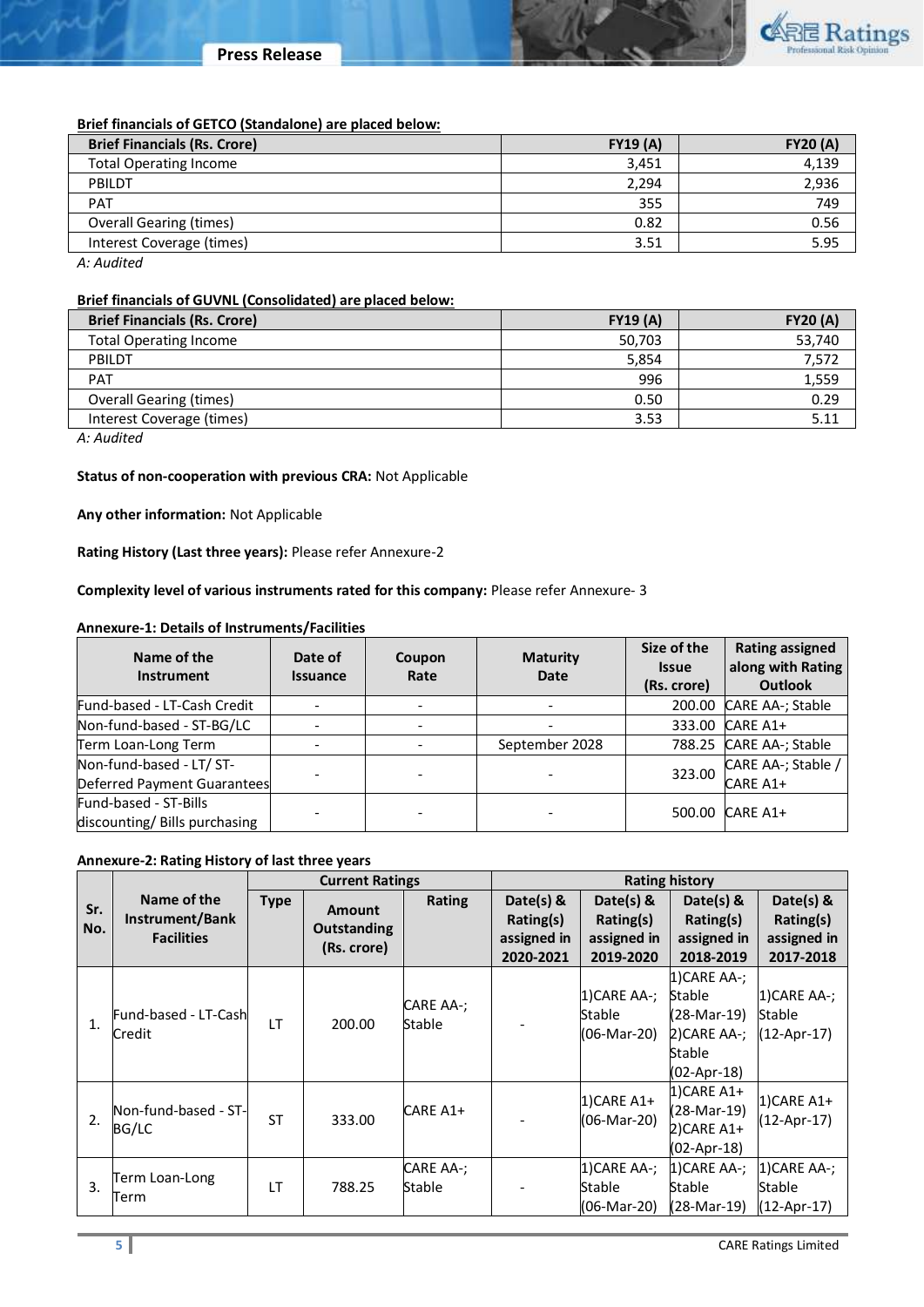

|     |                                     | <b>Current Ratings</b> |                    | <b>Rating history</b>               |              |                                                     |                           |               |
|-----|-------------------------------------|------------------------|--------------------|-------------------------------------|--------------|-----------------------------------------------------|---------------------------|---------------|
| Sr. | Name of the                         | <b>Type</b>            | <b>Amount</b>      | <b>Rating</b>                       | Date(s) $\&$ | Date(s) $\&$                                        | Date(s) $8$               | Date(s) $\&$  |
| No. | Instrument/Bank                     |                        | <b>Outstanding</b> |                                     | Rating(s)    | Rating(s)                                           | Rating(s)                 | Rating(s)     |
|     | <b>Facilities</b>                   |                        | (Rs. crore)        |                                     | assigned in  | assigned in                                         | assigned in               | assigned in   |
|     |                                     |                        |                    |                                     | 2020-2021    | 2019-2020                                           | 2018-2019                 | 2017-2018     |
|     |                                     |                        |                    |                                     |              |                                                     | 2)CARE AA-;               |               |
|     |                                     |                        |                    |                                     |              |                                                     | Stable                    |               |
|     |                                     |                        |                    |                                     |              |                                                     | (02-Apr-18)               |               |
|     |                                     |                        |                    |                                     |              |                                                     | 1) CARE AA-;              |               |
| 4.  | Non-fund-based - LT/<br>ST-Deferred | LT/ST                  | 323.00             | CARE AA-;<br>Stable / CARE<br>$A1+$ |              | 1) CARE AA-;<br>Stable / CARE<br>A1+<br>(06-Mar-20) | Stable / CARE 1)CARE AA-; |               |
|     |                                     |                        |                    |                                     |              |                                                     | $A1+$                     | Stable / CARE |
|     |                                     |                        |                    |                                     |              |                                                     | (28-Mar-19)               | $A1+$         |
|     | Payment Guarantees                  |                        |                    |                                     |              |                                                     | 2) CARE AA-;              | $12-Apr-17$   |
|     |                                     |                        |                    |                                     |              |                                                     | Stable / CARE             |               |
|     |                                     |                        |                    |                                     |              |                                                     | A1+                       |               |
|     |                                     |                        |                    |                                     |              |                                                     | (02-Apr-18)               |               |
|     | Fund-based - ST-Bills               |                        |                    |                                     |              | 1)CARE A1+                                          | 1) CARE A1+               | $1)$ CARE A1+ |
| 5.  | discounting/Bills<br>purchasing     | <b>ST</b>              | 500.00             | CARE A1+                            |              | (06-Mar-20)                                         | (28-Mar-19)               | $(12-Apr-17)$ |
|     |                                     |                        |                    |                                     |              |                                                     | 2)CARE A1+                |               |
|     |                                     |                        |                    |                                     |              |                                                     | (02-Apr-18)               |               |

# **Annexure – 3: Complexity level for various rated instruments for this company**

| Sr. No. | Name of the Instrument                              | <b>Complexity Level</b> |
|---------|-----------------------------------------------------|-------------------------|
| ⊥.      | Fund-based - LT-Cash Credit                         | Simple                  |
| 2.      | Fund-based - ST-Bills discounting/ Bills purchasing | Simple                  |
| 3.      | Non-fund-based - LT/ ST-Deferred Payment Guarantees | Simple                  |
| 4.      | Non-fund-based - ST-BG/LC                           | Simple                  |
|         | Term Loan-Long Term                                 | Simple                  |

# **Annexure-4: List of entities considered for consolidated analysis**

| Sr. No. | Name of company                              | % of holding by GUVNL |
|---------|----------------------------------------------|-----------------------|
| 1.      | Gujarat State Electricity Corporation Ltd.   | 100.00                |
|         | Gujarat Energy Transmission Corporation Ltd. | 100.00                |
|         | Dakshin Gujarat Vij Company Ltd.             | 100.00                |
| 4.      | Madhya Gujarat Vij Company Ltd.              | 100.00                |
|         | Uttar Gujarat Vij Company Ltd.               | 100.00                |
| -6.     | Paschim Gujarat Vij Company Ltd.             | 100.00                |

*Note on complexity levels of the rated instrument: CARE has classified instruments rated by it on the basis of complexity. Investors/market intermediaries/regulators or others are welcome to write to care@careratings.com for any clarifications.*